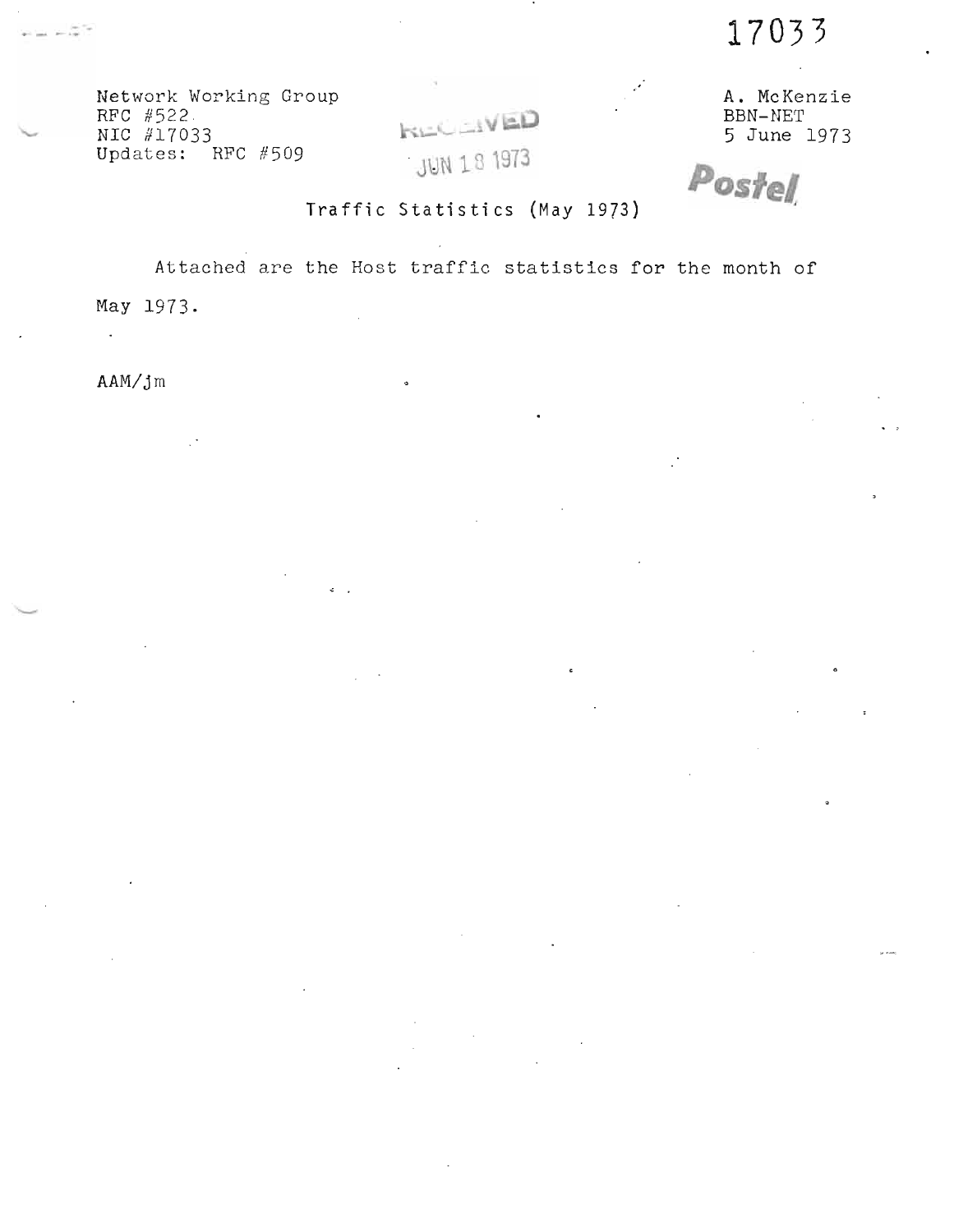## HOST THROUGH-UT SUGGARY (PACKETS UJTPUT)

 $\frac{1}{2}$  ,  $\frac{1}{2}$  ,

## MAY 1973

|                                 |                                                             |                            | $T1$ $T2$                  |                             |                         |                      | $\mathcal{D}$ |
|---------------------------------|-------------------------------------------------------------|----------------------------|----------------------------|-----------------------------|-------------------------|----------------------|---------------|
|                                 |                                                             | INTER-<br><b>NODE</b>      | $INTRA-$<br>NODE           | TOTAL                       | AVG. DAILY<br>INTERNUDE | DAYS                 |               |
| <b>JCLA</b>                     | HOST 3                                                      | 185058                     | 62867                      | 247925                      |                         |                      | Ď             |
| <b>UCLA</b><br><b>UCLA</b>      | HUST <sub>1</sub><br>HOST <sub>2</sub>                      | 1570757<br>$\overline{c}$  | 173284<br>693947           | 1744951<br>693949           |                         |                      | Þ             |
|                                 |                                                             | 1755827                    | 929198                     | 2685425                     | 56640                   | 31                   | $\mathcal{P}$ |
| SRI<br>SRI                      | HOST Ø<br>HUST <sub>1</sub>                                 | 3384587<br>179952          | 131122<br>96245            | 3511739<br>236195           |                         |                      |               |
|                                 |                                                             | ----<br>3499537            | 227367                     | 3717994                     | 112598                  | 31                   | D             |
| <b>UCSB</b><br><b>UCSB</b>      | HOST Ø<br>HOST 1                                            | 1212428<br>88829           | 2198779<br>$-7871$         | 3321207<br>96744            |                         |                      | V             |
|                                 |                                                             | 1331257                    | 2116650                    | 3417907                     | 41976                   | 31                   |               |
| <b>UTAH</b>                     | HUST Ø                                                      | 843683                     | 198731                     | 949411                      | 27119                   | 31                   | $\mathcal{D}$ |
| <b>BBN</b>                      | HOST 9                                                      | 1422                       | 31504                      | 32926                       |                         |                      |               |
| BBN<br><b>BBN</b><br><b>BBN</b> | HUST <sub>1</sub><br>HUST <sub>2</sub><br>HOST <sub>3</sub> | 4765772<br>76861<br>155762 | 829941<br>39314<br>- 38499 | 5595713<br>116175<br>194162 |                         |                      | D             |
|                                 |                                                             | 4999817                    | 939159                     | 5938976                     | 161284                  | 31                   | €             |
| MIT                             | HOST <sub>(3</sub>                                          | 199665                     | 26789                      | 226445                      |                         |                      |               |
| MIT<br>MIT                      | HOST I<br>HUST <sub>2</sub>                                 | 524682<br>724064           | 147253<br>.839745          | 671935<br>1554809           |                         | $\ddot{\phantom{a}}$ | Э             |
| MIT                             | HOST 3                                                      | 666939                     | 629027                     | 1286966                     |                         |                      | J             |
|                                 |                                                             | 2115350                    | 1624805                    | 3740155                     | 68237                   | 31                   |               |
|                                 | RAND HOST Ø                                                 | 765579                     | 17519                      | 783098                      | 24696                   | 31                   | $\mathcal{F}$ |
| <b>SDC</b>                      | HOST <sub>U</sub>                                           | 7043                       | 260                        | 7393                        | 227                     | 31                   | s.J           |
| <b>HARV</b><br>HARV             | HOST Ø<br>HUST <sub>1</sub>                                 | 900674<br>33628            | 2742971 3643645<br>2281537 | 2315165                     |                         |                      |               |
|                                 |                                                             | 934342                     | 5924598                    | 5958810                     | 39139                   | 31                   | ۰,            |
| LINC                            | HOST 9                                                      | 7299                       | 17896                      | 25195                       |                         |                      | ی             |
| LING<br>LINC                    | HUST <sub>1</sub>                                           | 32699                      | 51789                      | 84479                       |                         |                      |               |
|                                 | H0ST 2                                                      | 4582<br>44589              | 22468<br>92144             | 27353<br>136724             | 1438                    | 31                   | Đ.            |
| STAN                            | HOST 0                                                      | 1837824                    | 21433                      | 1859254                     | 59285                   | 31                   |               |
|                                 |                                                             |                            |                            |                             |                         |                      |               |

 $\mathbb{D}$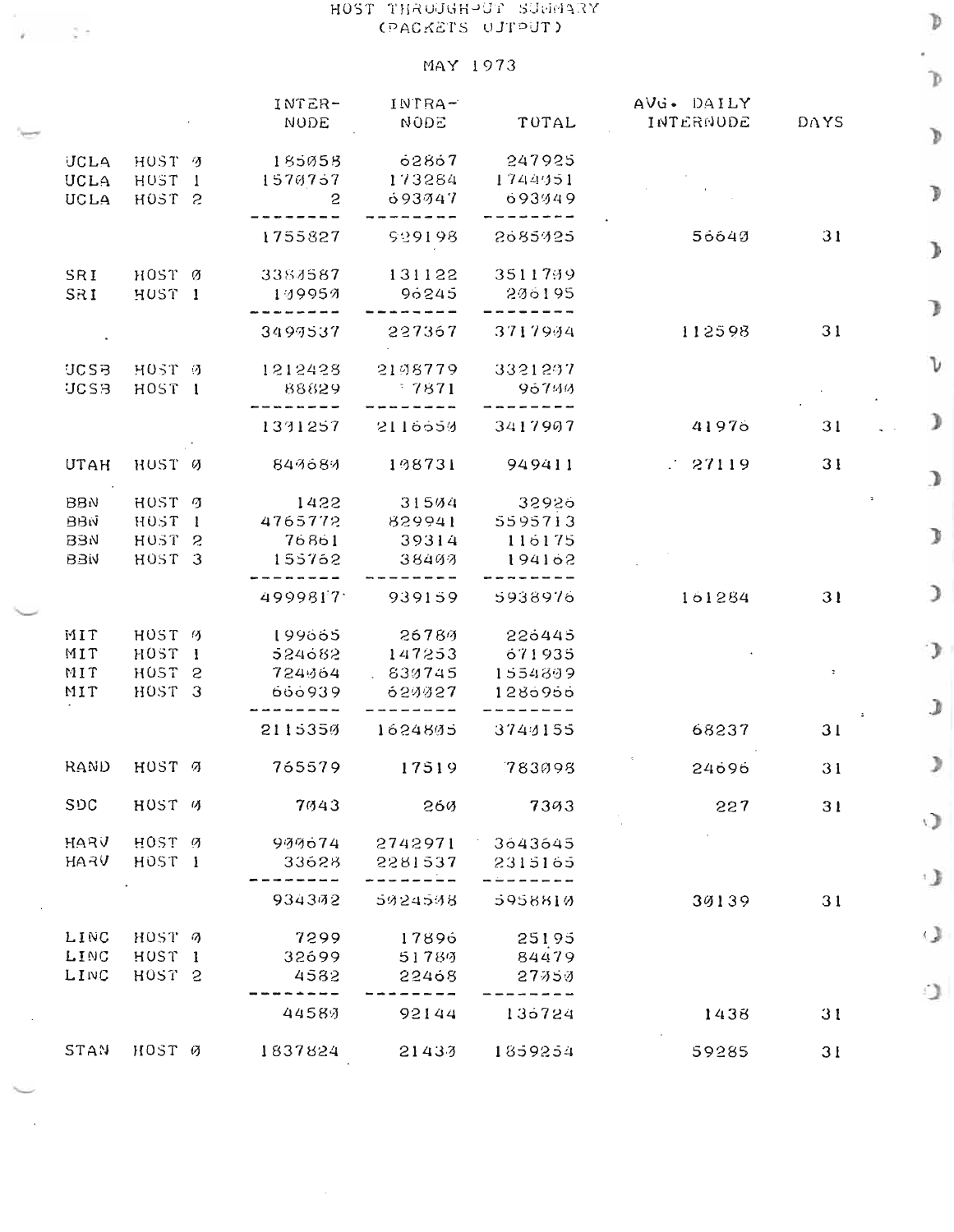| ILL                                                    | HUST Ø                      |  | 943932                   | 416               | 963448                | 53130  | 1 ئ | Þ  |
|--------------------------------------------------------|-----------------------------|--|--------------------------|-------------------|-----------------------|--------|-----|----|
| 5 -<br>CASE                                            | HUST 0                      |  | 902329                   |                   | $18455$ 924785        | 29107  | 31  |    |
| CARN<br>CARN                                           | HUST <sub>3</sub><br>H0ST 1 |  | 758791<br>405334         | 486463<br>485297  | 1245254<br>890531     |        |     | D  |
|                                                        |                             |  | 1164125                  | 971703            | 2135665               | 37552  | 31  | у  |
| AMES                                                   | HUST 7                      |  | 7952957                  | 26286             | 7979243               | 256547 | 31  | ∍  |
| AMEST HOST V<br>AMEST HOST 2                           |                             |  | 53794<br>8487869         | 12529<br>13196    | 66319<br>8101055      |        |     | Þ  |
|                                                        |                             |  | 8141659                  | 25725             | 8167375               | 262634 | 31  |    |
| MITRE HUST 2                                           |                             |  | 2352617                  | 119               | 2352736               | 66213  | 31  | J  |
| RUME                                                   | HUST <sub>2</sub>           |  | 832837                   | 31                | 832568                | 26866  | 31  | J  |
| NBS                                                    | HOST <sub>2</sub>           |  | 1343095                  | - 4486 -          | 1347531               | 43326  | 31  |    |
| ETAC                                                   | HOST <sub>2</sub>           |  | 1351711                  | 75                | 1351785               | 43604  | 31  | J. |
|                                                        |                             |  | IMP21 HAD NO TRAFFIC     |                   |                       |        |     | Э  |
| ISI                                                    | HOST 1                      |  | 12619250 151431          |                   | 12779693              | 407073 | 31  |    |
| USC<br><b>USC</b>                                      | HOST 3<br>HOST <sub>2</sub> |  | 51154 3512553<br>3835776 | 3355195           | $-3563704$<br>7243972 |        |     | Э  |
|                                                        |                             |  | 38869331                 | 6877746           | 10764630              | 125385 | 31  | э  |
| GWC                                                    | HOST <sub>2</sub>           |  | 2194322                  | 7134              | 2111155               | 67872  | 31  | ാ  |
| DOC <sub>B</sub><br><b>Subset of the Second Second</b> | HOST <sub>2</sub>           |  | 194548                   | 53664             | 158312                | 3376   | 31  |    |
| SDAC<br>SDAC                                           | HOST Ø<br>H0ST 2            |  | 133154<br>662762         | 16644<br>71       | 149798<br>662833      |        |     | J  |
|                                                        |                             |  | 795916                   | 16715             | 812631                | 25675  | 31  | Э  |
|                                                        |                             |  | BELV HAD NO TRAFFIC      |                   |                       |        | 31  | J  |
| ARPA                                                   | HOST 0<br>ARPA HOST 2       |  | 9327<br>899366           | 246382<br>245135  | 255199<br>1144591     |        |     |    |
|                                                        |                             |  | 908393                   | 491217            | 1399617               | 29303  | 31  | Э  |
| ABER HAD NO TRAFFIC                                    |                             |  |                          |                   |                       |        | 31  |    |
| BBN T HOST Ø<br>BBN T HOST 2                           |                             |  | 2344<br>1908526          | 8997<br>39532     | 19441<br>1939358      |        |     | 13 |
|                                                        |                             |  | 1910870                  | 38629             | 1949499               | 61641  | 31  |    |
| CCA<br>CCA                                             | HOST 9<br>HOST <sub>2</sub> |  | 1499437<br>2248414       | 3529889<br>115975 | 5929317<br>2363489    |        |     |    |
|                                                        |                             |  | 3738851                  | 3644955           | 7383836               | 120608 | 31  |    |

 $\sim 10^{-1}$